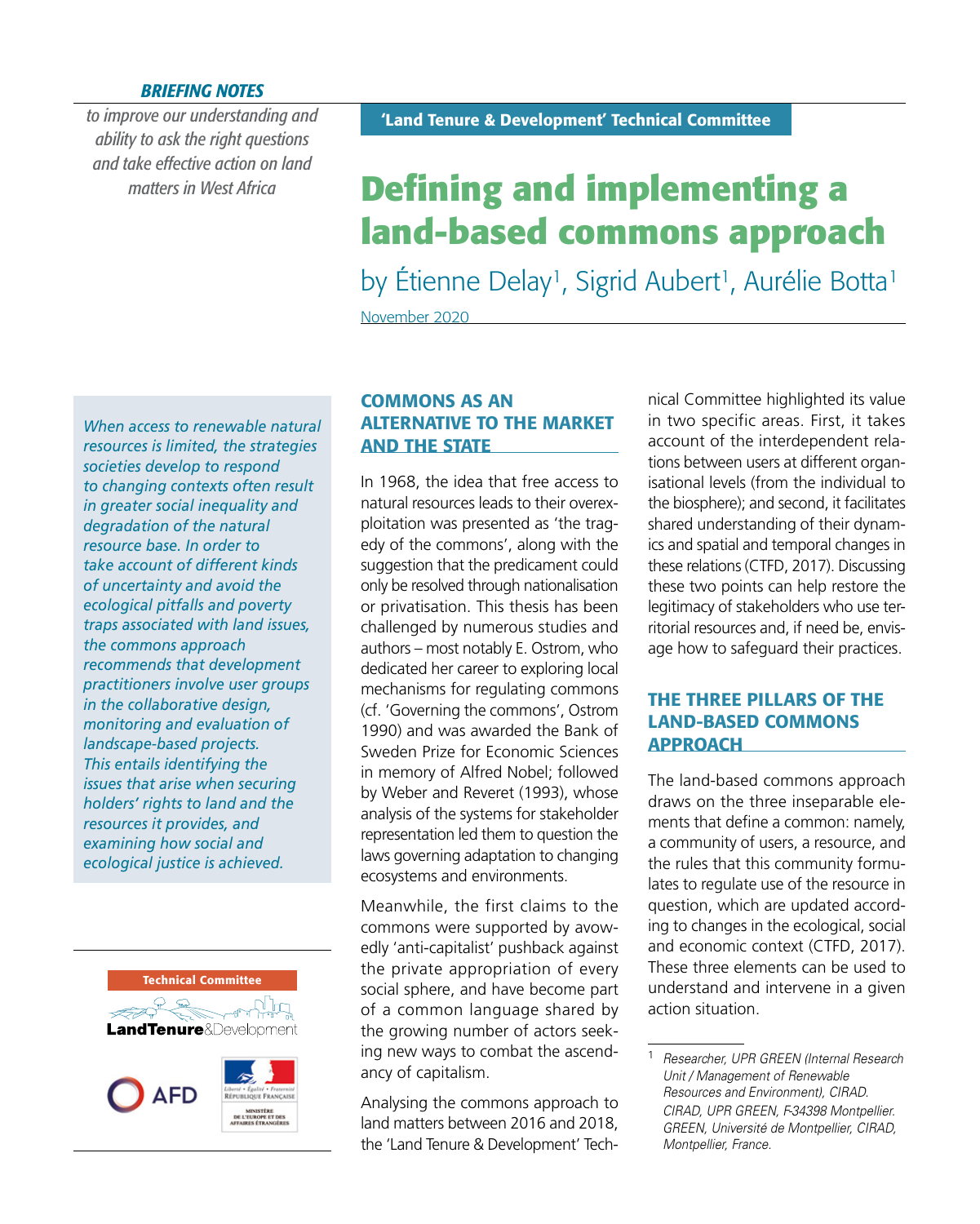#### $\bullet$  Understanding resources as territorialised

The term 'resource' expresses the value accorded to a material or intangible element that an individual or group uses at a given time in order to satisfy their needs. A resource is spatialised when it is associated with a space (point, path or polygon) or place (toponym) in its users' system of representation. Finally, a resource is territorialised when it is spatialised and its access and use are governed by rules that are formulated and implemented by actors in the territory concerned.

Commons that are based on land and land-related resources emerge from and evolve according to the identification of territorialised resources whose uses can be shared by single or multiple groups of actors. Hence the potential existence of nested commons involving different resources and different groups at different levels.

#### **•** Rethinking security of tenure in terms of land use rather than land ownership

Conventional approaches to securing 'rights holders' access to resources and ensuring that they can exercise their rights over time link the land base (spatial area) with the resources it contains, and ensure access to resources through access to the space concerned. But any process of spatial appropriation also entails spatial segregation. Making access to resources contingent on appropriating a piece of land disregards the differences in different 'right holders' status. It also diminishes the values embodied in the land's social and ecological functions, and ultimately hinders the implementation and regulation of many practices that have developed over time

as societies adapt to their environment (Le Roy, 2019).

The land-based commons approach advocates separating resource use from formal land ownership in order to secure the rights of multiple users. The solidarities that emerge when different types of resource use are analysed can then become vectors of social regulation in the territories concerned. The approach works on the premise that deeper understanding and consideration of 'action situations'4 will generate support for collective actions that are likely to respond to multiple social, economic and ecological challenges.

## **• Taking a holistic approach**

The commons approach proposed for development actors and operators has three objectives.

#### *Going beyond 'common lands'*

Regarding resources as territorialised marks a shift from securing use rights (an aspect of private ownership) to securing a right 'to use' that is inseparable from the basic rights accorded to living beings in a given territory.

This enables practitioners of the landbased commons approach to:

● **adopt a functional approach to land relations,** and thus explore appropriation regimes that go beyond the legal status of land. The right to use is understood as a jointly constructed social relationship that is defined by the role attributed to territorialised resources in order to envisage how they may be shared;

● **define communities on the basis of social relations:** thinking about individual and collective users in terms of spatially and temporally distributed networks of relations will foster the emergence of interlinked territories that can self-regulate through their interactions.

#### *Going beyond community-based management*

The participatory governance favoured by development projects since the 1990s brings its own challenges, as it can be used as a cover for new forms of authoritarianism as well as a path to emancipation. Community-based management remains an ideal that needs to be re-invented on a caseby-case basis. Proponents of the commons approach want to reverse the processes that give operational management rules their legitimacy; so that users control how their practices evolve in space and time, rather than following abstract, externally imposed standards. Investing in close relations and building trust between users increases the likelihood of compliance with rules that are perceived as fair, and encourages stakeholder participation in the development of mechanisms to enforce these rules at different organisational levels (controls and sanctions).

Going beyond community-based management simultaneously entails:

● **adopting a bottom-up approach at the territorial level:** Taking users' practices as the starting point encourages social innovations that are likely to strengthen social bonds, and increases individuals' ecological awareness (social and ecological solidarity). Bottom up, processes to secure land tenure are better adapted to local realities,

<sup>4</sup> *E. Ostrom defined an action situation as a social space where participants with diverse preferences interact, exchange goods and services, solve problems, dominate or fight.*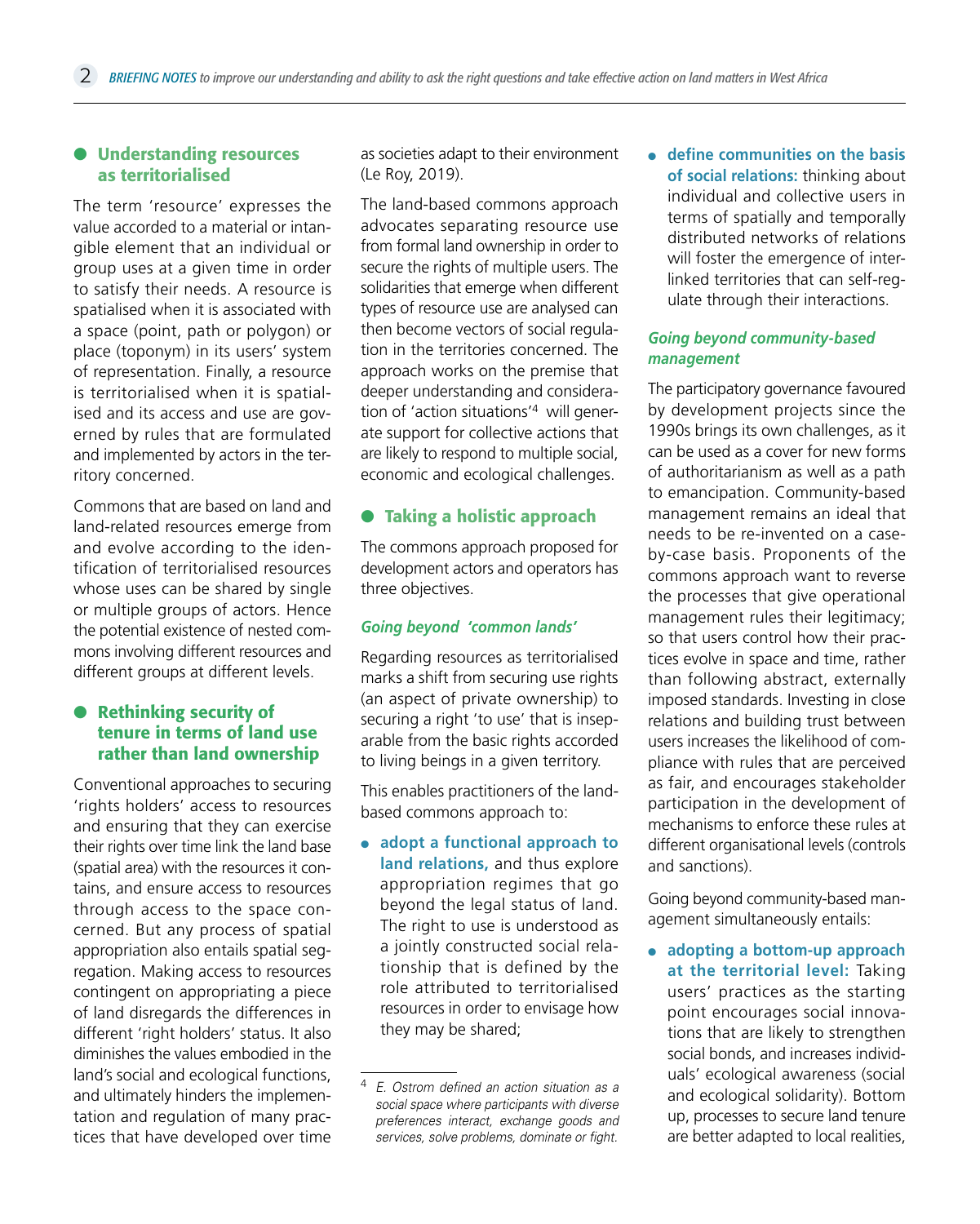and strengthen stakeholder involvement in local governance;

- **specifying the contextual goals of commons:** Development operators are looking for leverage effects on action situations. Getting users to think collectively about the different roles of territorialised resources helps clarify what it means to 'work together', and looking beyond the resource itself helps build coalitions and actions that aim to protect common interests;
- **regarding the principle of subsidiarity as a key issue in participation.** The practices and decision-making processes that co-exist at different levels need to be compatible. This can be achieved by empowering stakeholders through actions that can be undertaken in their respective environments, and by ensuring that they have the human and material resources they need to accomplish their mission. Linking

subsidiarity with participatory processes makes it possible to articulate actions at the different organisational levels concerned.

#### *Understanding commons as an action situation*

Commons are not static, they are constantly evolving (Bollier and Helfrich, 2015). They rely on social and ecological solidarity, and are inseparable from the 'action situations' in which they emerge, are maintained, reinforced or disappear.

Development operators can understand these dynamics by:

● **establishing what it means to 'work for the common good',** by formalising and sharing a common reference point based on practices, discourses, gestures or representations that are perceived as fair, through an iterative process of creating and exchanging individual and collective knowledge;

● **envisaging a change of scale through collaborative networks.** The possibility of 'common' use is based on sharing and mutual aid, which can also be envisaged at different organisational levels. In this context, collaborative networks provide opportunities to facilitate exchanges and, if necessary, organise the defence of common interests.

# FROM UNDERSTANDING TO INTERVENTION: TOWARDS A DEVELOPMENT ACTION ETHIC

Implementing the commons approach to land and the resources it contains will entail a change of attitude among development operators. To facilitate the inclusion of commons in development projects, the 'Land Tenure & Development' Technical Committee developed and formalised the six guiding principles shown in Box 1 below.

There is no denying that institutional constraints on interventions sometimes hinder the emergence, maintenance or strengthening of commons; or that securing the local rights claimed by user groups operating in different territories is a major challenge. Nevertheless, it helps free stakeholders from the structural constraints of project-based approaches and can also ensure that the results obtained through subsidised actions are sustainable.

The land-based commons approach can be used to envisage alternative, locally orchestrated ways of regulating a given socio-ecosystem. In this context, recognising distributed rights associated with land use that relate to both space and resources represents a new way of promoting social and ecological justice within the societies concerned.●